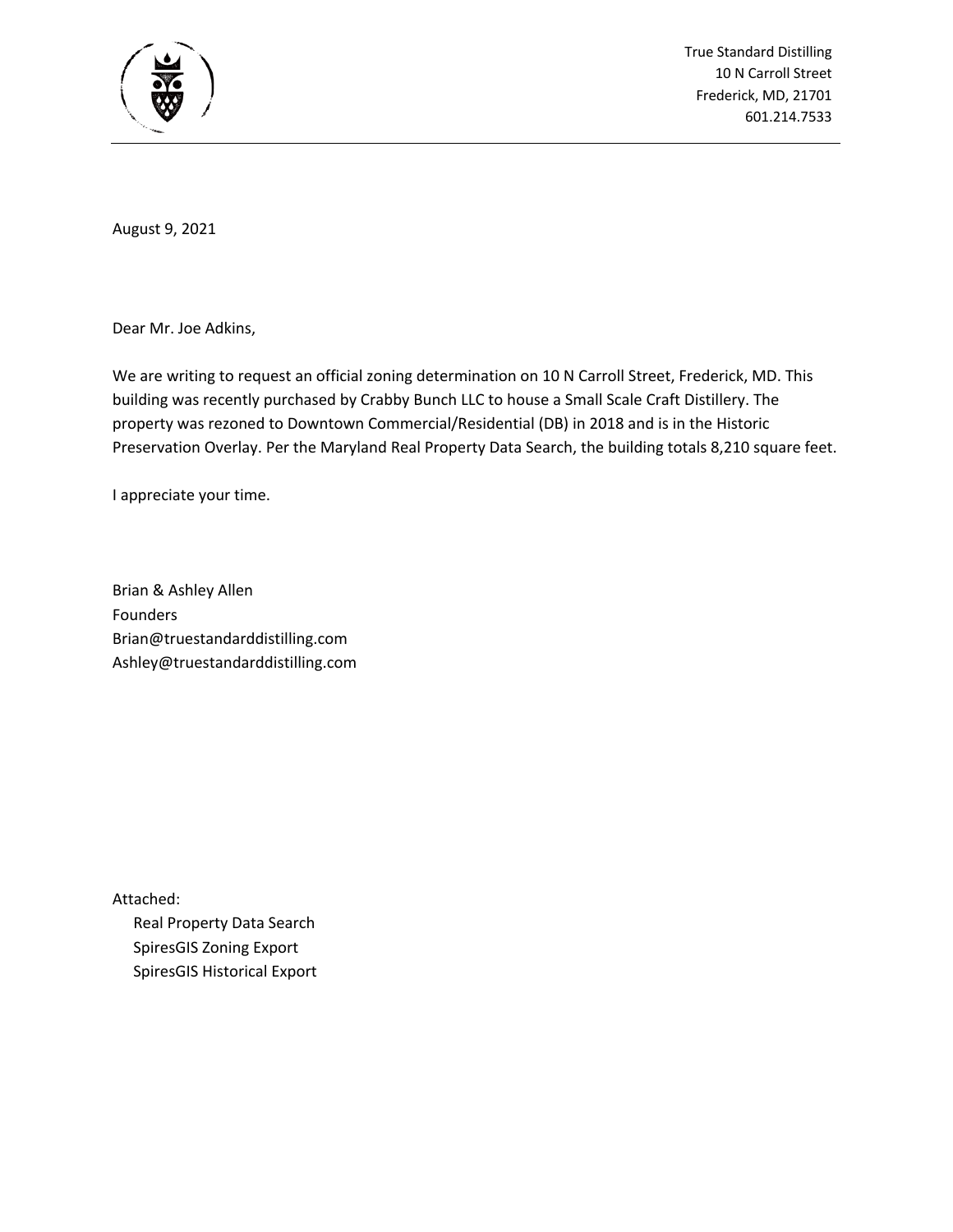**Real Property Data Search ( w4)**

## Search Result for FREDERICK COUNTY

| <b>View Map</b>                                  | <b>View GroundRent Redemption</b><br><b>View GroundRent Registration</b> |                                                    |                                        |                                                                |  |
|--------------------------------------------------|--------------------------------------------------------------------------|----------------------------------------------------|----------------------------------------|----------------------------------------------------------------|--|
| <b>Special Tax Recapture: None</b>               |                                                                          |                                                    |                                        |                                                                |  |
| <b>Account Identifier:</b>                       |                                                                          | District - 02 Account Number - 061295              |                                        |                                                                |  |
| Owner Information                                |                                                                          |                                                    |                                        |                                                                |  |
| <b>Owner Name:</b>                               |                                                                          | 10 NORTH CARROLL STREET LLC                        | Use:<br><b>Principal Residence:</b>    | <b>COMMERCIAL</b><br>NO.                                       |  |
| <b>Mailing Address:</b>                          | 14 PARK AVE                                                              | GAITHERSBURG MD 20877-2916                         | <b>Deed Reference:</b>                 | /04386/00358                                                   |  |
| Location & Structure Information                 |                                                                          |                                                    |                                        |                                                                |  |
| <b>Premises Address:</b>                         | 10 N CARROLL ST<br>FREDERICK 21701-0000                                  |                                                    | <b>Legal Description:</b>              | L 41X185 BK LT 42X62<br>10 N. CARROLL ST.<br><b>FREDERICK</b>  |  |
| Grid:<br>Parcel:<br>Map:<br>23<br>0290B<br>067H  | Neighborhood:<br>0000<br>20000.11                                        | Subdivision:<br><b>Section:</b>                    | <b>Block:</b><br>Lot:<br>2020          | <b>Assessment Year:</b><br><b>Plat No:</b><br><b>Plat Ref:</b> |  |
| Town: FREDERICK CITY                             |                                                                          |                                                    |                                        |                                                                |  |
| <b>Primary Structure Built</b><br>1860           | <b>Above Grade Living Area</b><br>8,210 SF                               | <b>Finished Basement Area</b>                      | <b>Property Land Area</b><br>10,189 SF | <b>County Use</b>                                              |  |
| <b>Stories</b><br><b>Basement</b><br><b>Type</b> | <b>Exterior</b><br><b>RETAIL STORE</b><br>$\prime$                       | <b>Full/Half Bath</b><br>Quality<br>C <sub>3</sub> | Garage                                 | <b>Last Notice of Major Improvements</b>                       |  |
| Value Information                                |                                                                          |                                                    |                                        |                                                                |  |
|                                                  | <b>Base Value</b><br>Value                                               |                                                    | <b>Phase-in Assessments</b>            |                                                                |  |
|                                                  |                                                                          | As of<br>01/01/2020                                | As of<br>07/01/2021                    | As of<br>07/01/2022                                            |  |
| Land:                                            | 263,900                                                                  | 288,900                                            |                                        |                                                                |  |
| <b>Improvements</b>                              | 241,700                                                                  | 558,700                                            |                                        |                                                                |  |
| Total:                                           | 505,600                                                                  | 847,600                                            | 733,600                                | 847,600                                                        |  |
| <b>Preferential Land:</b>                        | 0                                                                        | 0                                                  |                                        |                                                                |  |
| <b>Transfer Information</b>                      |                                                                          |                                                    |                                        |                                                                |  |
| Seller: BERKOWITZ, PAUL & JOAN E.                |                                                                          | Date: 02/03/2004                                   |                                        | Price: \$0                                                     |  |
| Type: NON-ARMS LENGTH OTHER                      |                                                                          | Deed1: /04386/ 00358                               | Deed <sub>2</sub> :                    |                                                                |  |
| Seller: MASSER, WAYNE                            |                                                                          | Date: 05/22/1997                                   |                                        | Price: \$275,000                                               |  |
| Type: ARMS LENGTH MULTIPLE                       |                                                                          | Deed1: /02295/ 00121                               | Deed <sub>2</sub> :                    |                                                                |  |
| Seller: HERMES, RONALD D.                        |                                                                          | Date: 06/30/1992                                   |                                        | Price: \$165,000                                               |  |
| Type: NON-ARMS LENGTH OTHER                      |                                                                          | Deed1: /01801/01122                                | Deed <sub>2</sub> :                    |                                                                |  |
|                                                  |                                                                          | <b>Exemption Information</b>                       |                                        |                                                                |  |
| <b>Partial Exempt Assessments:</b>               | <b>Class</b>                                                             |                                                    | 07/01/2021                             | 07/01/2022                                                     |  |
| County:                                          | 000                                                                      |                                                    | 0.00                                   |                                                                |  |
| State:                                           | 000                                                                      |                                                    | 0.00                                   |                                                                |  |
| Municipal:                                       | 000                                                                      |                                                    | 0.00 0.00                              | 0.00 0.00                                                      |  |
| <b>Special Tax Recapture: None</b>               |                                                                          |                                                    |                                        |                                                                |  |
|                                                  |                                                                          | Homestead Application Information                  |                                        |                                                                |  |

**Homestead Application Status:** No Application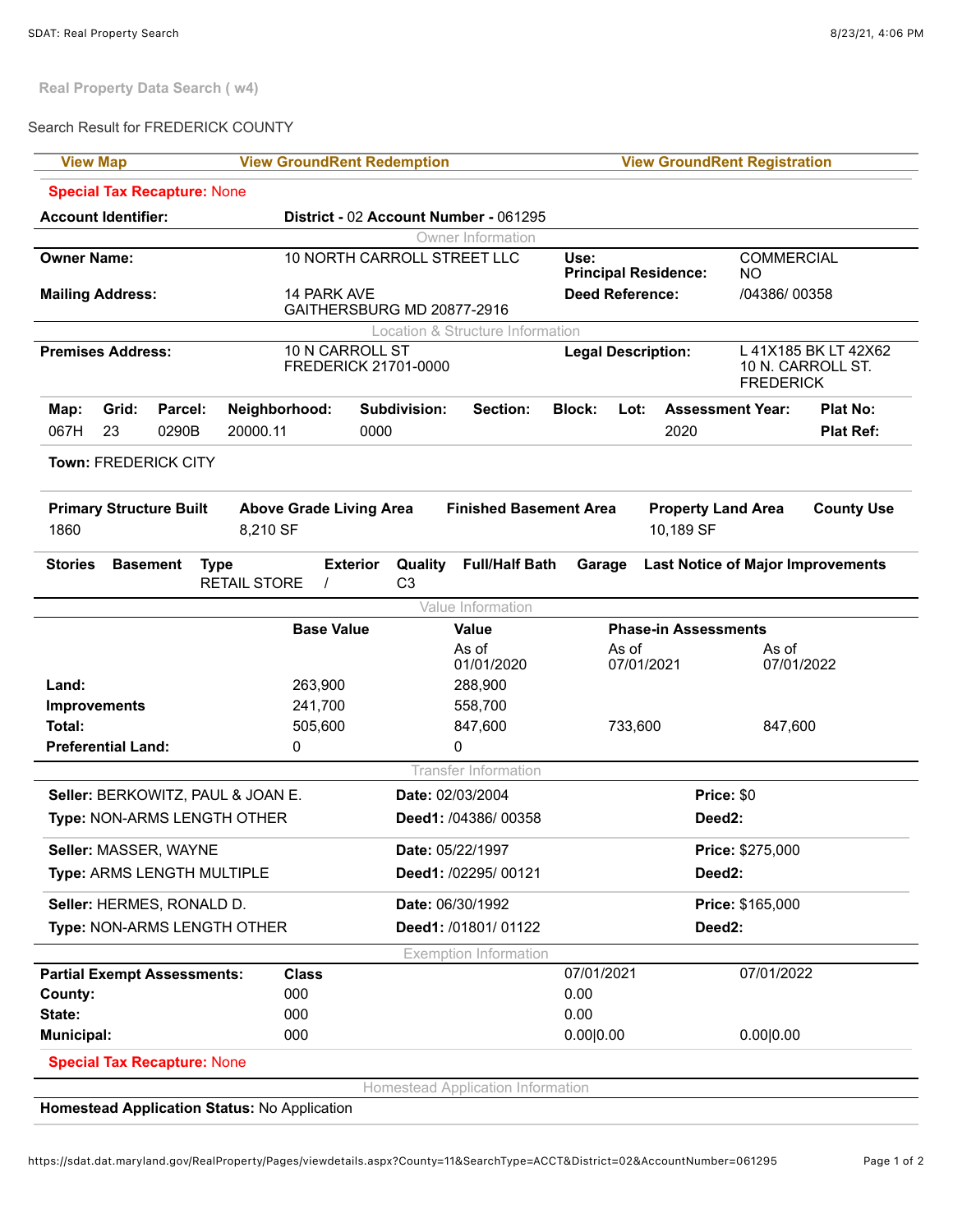| <b>Homeowners' Tax Credit Application Status: No Application</b>                                                       | Date: |
|------------------------------------------------------------------------------------------------------------------------|-------|
| <u> 1980 - Andreas Andreas Andreas Andreas Andreas Andreas Andreas Andreas Andreas Andreas Andreas Andreas Andreas</u> |       |

- 1. This screen allows you to search the Real Property database and display property records.
- 2. Click **here** for a glossary of terms.
- 3. Deleted accounts can only be selected by Property Account Identifier.
- 4. The following pages are for information purpose only. The data is not to be used for legal reports or documents. While we have confidence in the accuracy of these records, the Department makes no warranties, expressed or implied, regarding the information.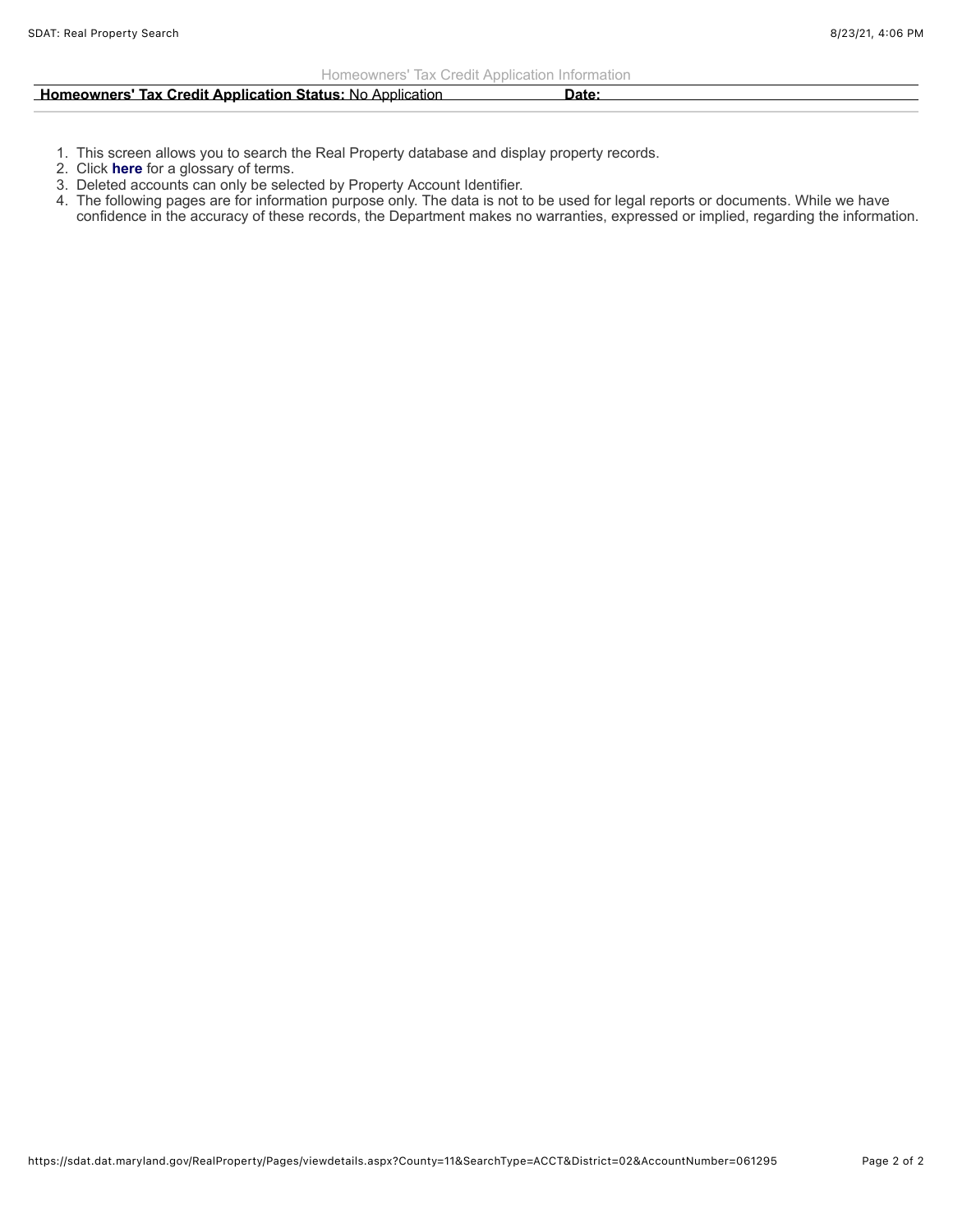





Date: 8/23/2021

Note: This map is prepared solely for the purpose of illustrating the City of Frederick. It should be used for no other purpose. Data on this map was prepared from several original sources and is subject to change as source data changes. This map<br>is not a legal document. Maps produced by: SpiresGIS